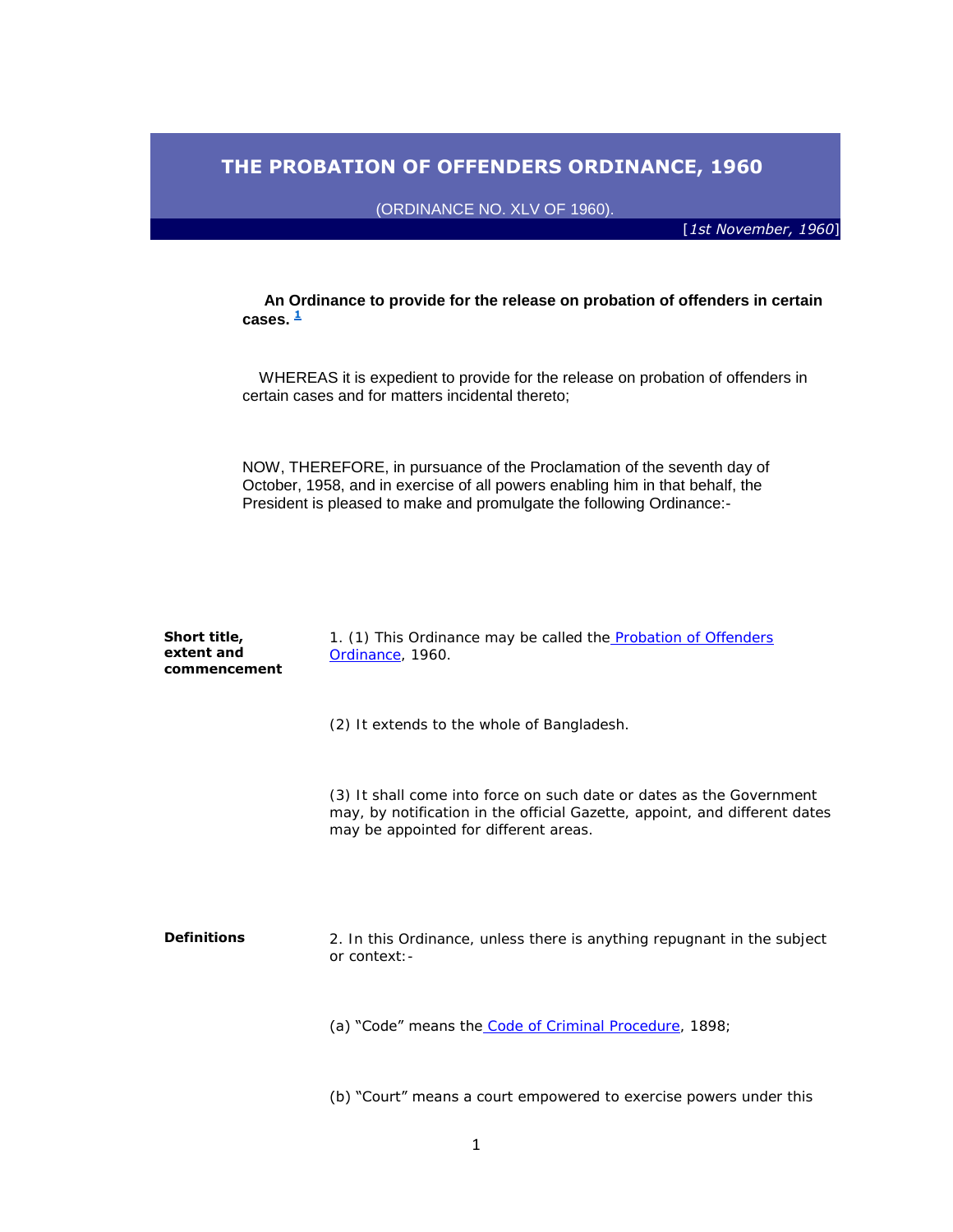Ordinance;

 $2f$  (c) "Director General" means the Director General of the Department of Social Services or any other officer appointed to carry on his functions; ]

(d) "probation officer" means a person appointed as such under section 12;

(e) "probation order" means an order made under section 5;

(f) "Probation Department" means the department responsible for the administration of this Ordinance;

(g) all other words and expressions used but not defined in this Ordinance and defined in the Code shall have the same meaning as assigned to them in the Code.

**Courts empowered under the Ordinance**

3. (1) The following courts shall be the courts empowered to exercise powers under this Ordinance, namely:-

(a)  $\frac{3}{2}$  the High Court Division];

(b) A Court of Sessions;

(c) a District Magistrate;

# $\frac{4}{1}$  \* \* \*]

(e) a Magistrate of the 1st Class; and

(f) any other magistrate especially empowered in this behalf.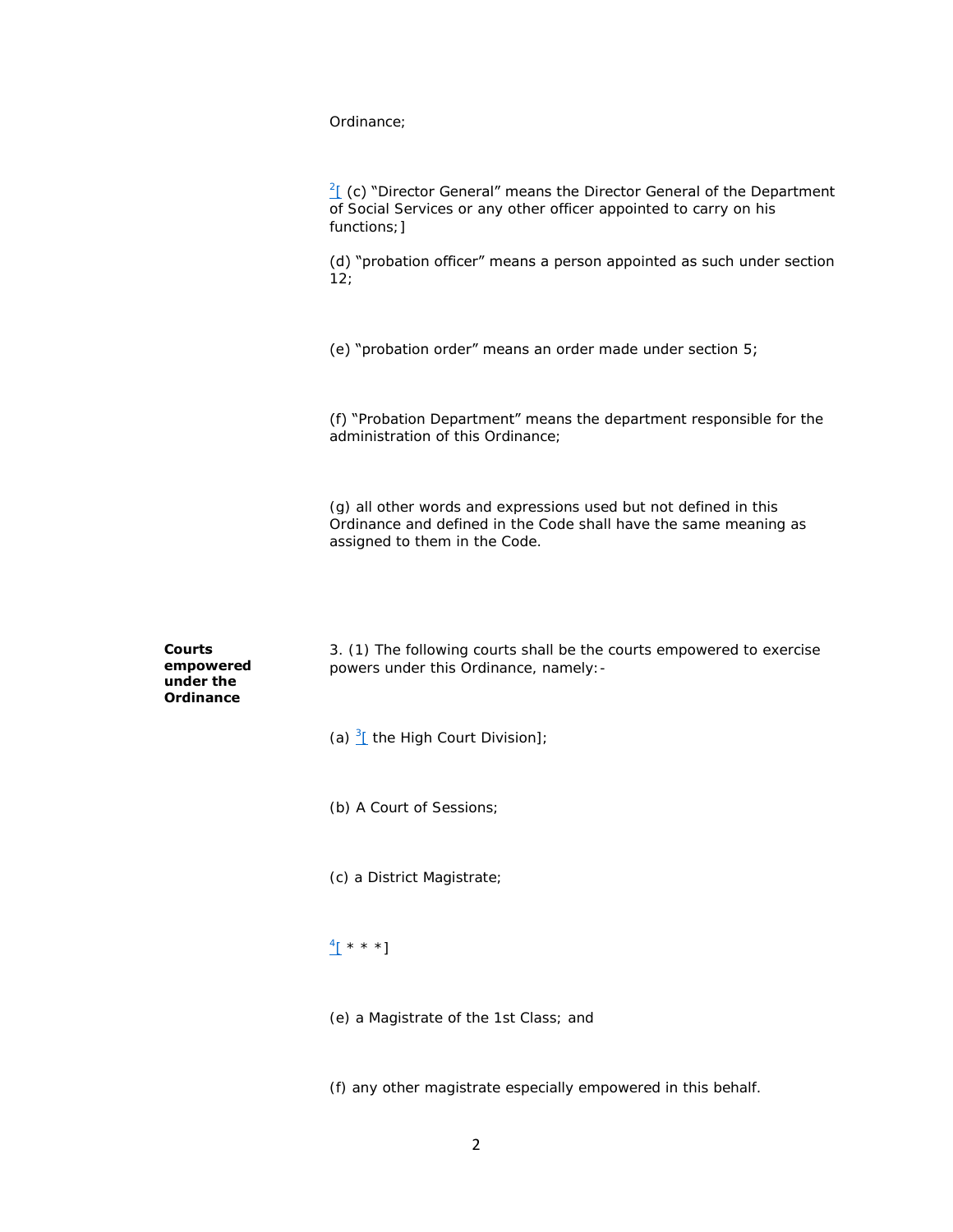(2) A Court may exercise powers under this Ordinance, whether the case comes before it for original hearing or on appeal or in revision.

(3) Where any offender is convicted by a Magistrate not empowered to exercise powers under this Ordinance, and such Magistrate is of opinion that the powers conferred by section 4 or section 5 should be exercised, he shall record his opinion to that effect and submit the proceedings to a Magistrate of the 1st

Class  $5f \star \star \star$ ] forwarding the offender to him, or taking bail for appearance before him, and such Magistrate may thereupon pass such sentence or make such order as he might have passed or made if the case had originally been heard by him, and, if he thinks further inquiry or additional evidence on any point to be necessary, he may make such inquiry or take such evidence himself or direct such inquiry or evidence to be made or taken.

**Conditional discharges, etc** 4. (1) Where a Court by which a person, not proved to have been previously convicted, is convicted of an offence punishable with imprisonment for not more than two years is of opinion, having regard to:-

> (a) the age, character, antecedents or physical or mental condition of the offender, and

(b) the nature of the offence or any extenuating circumstances attending the commission of the offence,

that it is inexpedient to inflict punishment and that a probation order is not appropriate, the court may, after recording its reasons in writing, make an order discharging him after its admonition, or, if the court thinks fit, it may likewise make an order discharging him subject to the condition that he enters into a bond, with or without sureties, for committing no offence and being of good behaviour during such period not exceeding one year from the date of the order as may be specified therein.

(2) An order discharging a person subject to such condition as aforesaid is hereafter in this Ordinance referred to as "an order for conditional discharge", and the period specified in any such order as "the period of conditional discharge".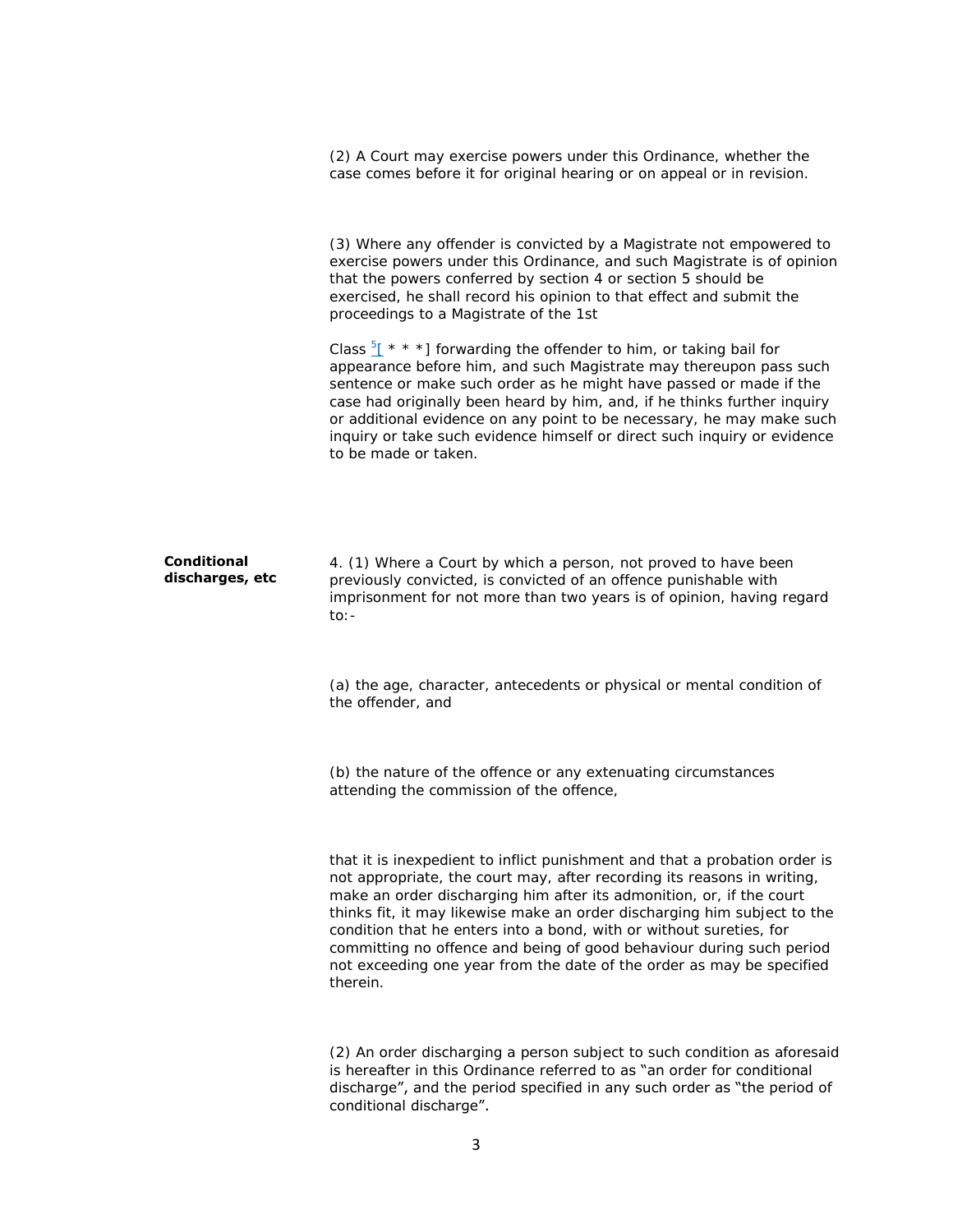(3) Before making an order for conditional discharge, the court shall explain to the offender in ordinary language that if he commits any offence or does not remain of good behaviour during the period of conditional discharge he will be liable to be sentenced for the original offence.

(4) Where a person conditionally discharged under this section is sentenced for the offence in respect of which the order for conditional discharge was made, that order shall cease to have effect.

5. (1) Where a Court by which-

(a) any male person is convicted of an offence not being an offence under Chapter VI or Chapter VII of the  $6 + x * 1$  [Penal Code,](http://bdlaws.minlaw.gov.bd/pdf_part.php?id=11) or under sections 216A, 328, 382, 386, 387, 388, 389, 392, 393, 397, 398, 399, 401, 402, 455, or 458 of that Code, or an offence punishable with death or  $\frac{7}{1}$  imprisonment for life], or

(b) any female person is convicted of any offence other than an offence punishable with death,

is of opinion that, having regard to the circumstances including the nature of the offence and the character of the offender, it is expedient to do so, the court may, for reasons to be recorded in writing, instead of sentencing the person at once, make a probation order, that is to say, an order requiring him or her to be under the supervision of a probation officer for such period, not being less than one year or more than three years, as may be specified in the order:

Provided that the court shall not pass a probation order unless the offender enters into a bond, with or without sureties, to commit no offence and to keep the peace and be of good behaviour during the period of the bond and to appear and receive sentence if called upon to do so during that period:

Provided further that the court shall not pass a probation order under this section unless it is satisfied that the offender or one of his sureties, if any, has a fixed place of abode or a regular occupation within the local limits of its jurisdiction and is likely to continue in such place of abode or such occupation, during the period of the bond.

## **Power of court to make a probation order in certain cases**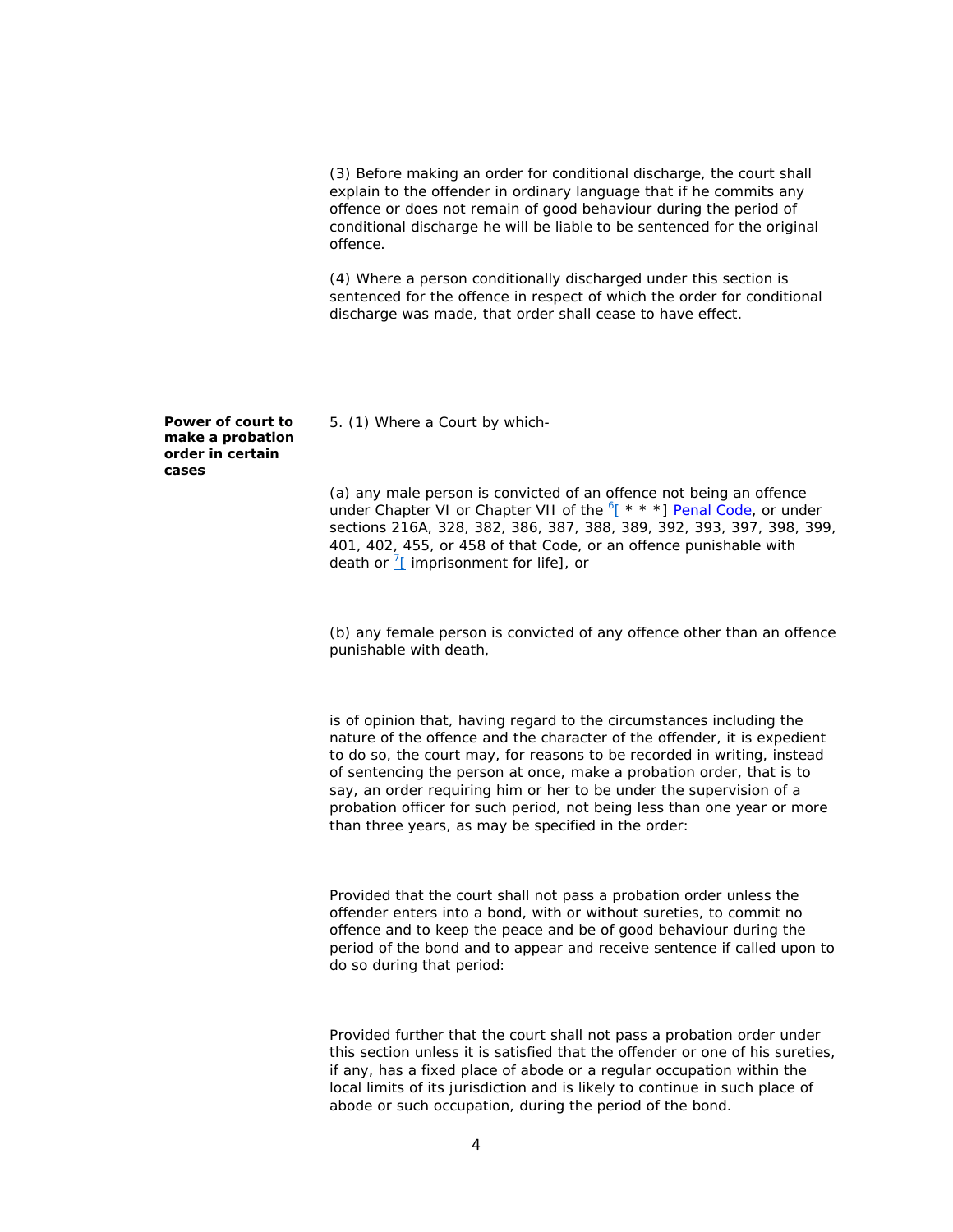| <b>Failure to</b><br>observe<br>conditions of the<br>bond   | 7. (1) If the court by which an offender is bound by a bond under<br>section 5 has reason to believe that the offender has failed to observe<br>any of the conditions of his bond, it may issue a warrant for his arrest<br>or may, if it thinks fit, issue summons to the offender and his sureties,                                                                                                                                                                                                                                                                                                                                                               |
|-------------------------------------------------------------|---------------------------------------------------------------------------------------------------------------------------------------------------------------------------------------------------------------------------------------------------------------------------------------------------------------------------------------------------------------------------------------------------------------------------------------------------------------------------------------------------------------------------------------------------------------------------------------------------------------------------------------------------------------------|
|                                                             | (3) The amount ordered to be paid under sub-section (1) may be<br>recovered as fine in accordance with the provisions of section 386 and<br>387 of the Code.                                                                                                                                                                                                                                                                                                                                                                                                                                                                                                        |
|                                                             | (2) At the time of awarding compensation or damages in any<br>subsequent civil suit or proceeding relating to the same offence, the<br>court hearing such suit or proceeding shall take into account any sum<br>paid or recovered as compensation, damages or costs under sub-<br>section (1).                                                                                                                                                                                                                                                                                                                                                                      |
|                                                             | Provided that the amount of compensation, damages and costs so<br>awarded shall in no case exceed the amount of fine which the court<br>might have imposed in respect of the offence.                                                                                                                                                                                                                                                                                                                                                                                                                                                                               |
| <b>Order for</b><br>payment of costs<br>and<br>compensation | 6. (1) A court directing the discharge of an offender under section 4 or<br>making a probation order under section 5 may order the offender to<br>pay such compensation or damages for loss or injury caused to any<br>person by the offence and such costs of the proceedings as the court<br>thinks reasonable:                                                                                                                                                                                                                                                                                                                                                   |
|                                                             | (3) When an offender is sentenced for the offence in respect of which a<br>probation order was made, that probation order shall cease to have<br>effect.                                                                                                                                                                                                                                                                                                                                                                                                                                                                                                            |
|                                                             | (2) While making a probation order, the court may also direct that the<br>bond shall contain such conditions as in the opinion of the court may be<br>necessary for securing supervision of the offender by the probation<br>officer and also such additional conditions with respect to residence,<br>environment, abstention from intoxicants and any other matter which<br>the court may, having regard to the particular circumstances of the<br>case, consider necessary for preventing a repetition of the same offence<br>or a commission of other offences by the offender and for rehabilitating<br>him as an honest, industrious and law-abiding citizen. |

5

specified in the summons.

if any, requiring them to appear before it at such time as may be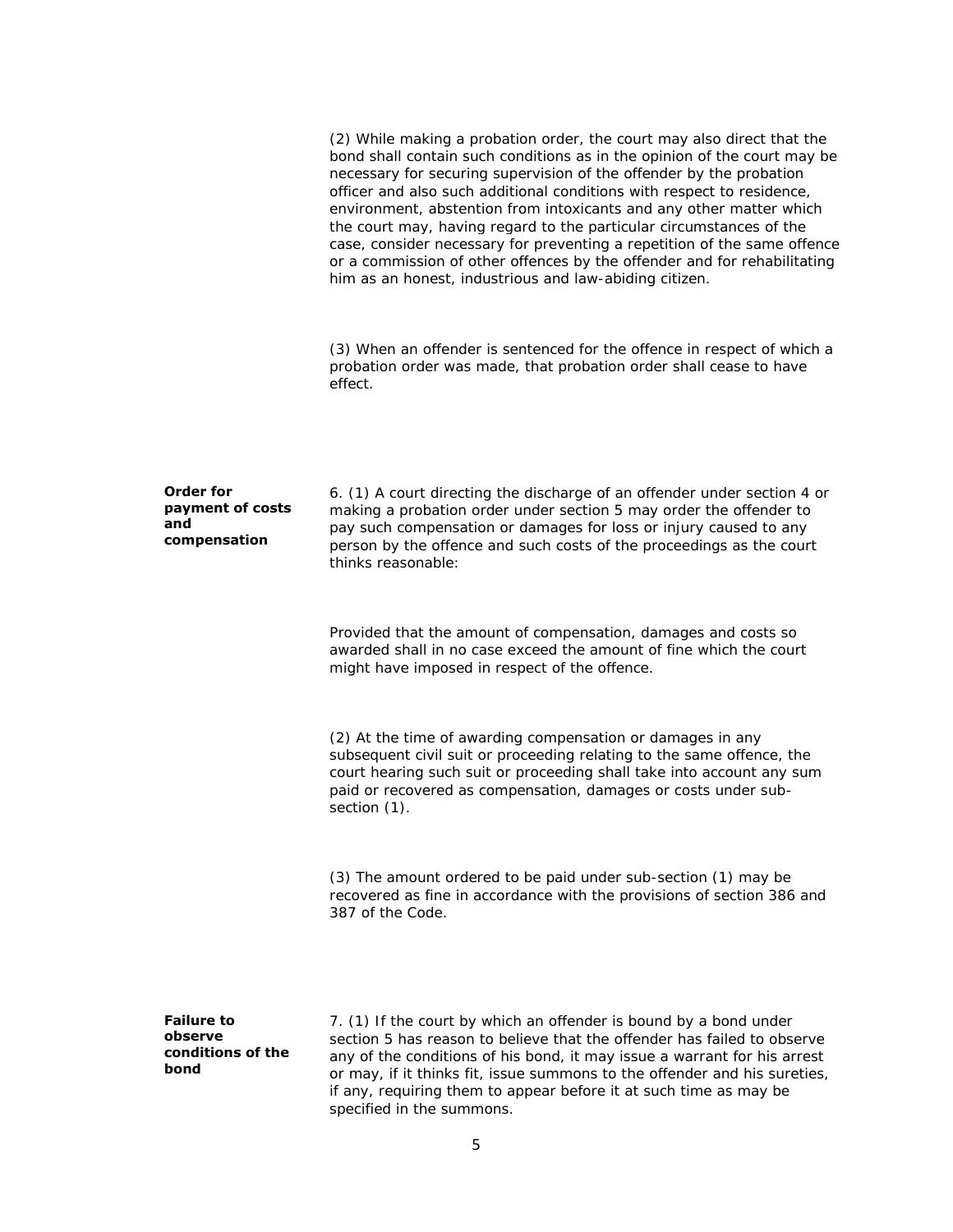(2) The court before which an offender is brought or appears under sub-section (1) may either remand him to judicial custody until the case is heard or admit him to bail, with or without sureties, to appear on the date of hearing.

(3) If the court, after hearing the case, is satisfied that the offender has failed to observe any of the conditions of his bond, including any conditions which may have been imposed under sub-section (2) of section 5, it may forthwith-

(a) sentence him for the original offence, or

(b) without prejudice to the continuance in force of the bond, impose upon him a fine not exceeding one thousand  $8f$  taka]:

Provided that the court imposing the fine shall take into account the amount of compensation, damages or costs ordered to be paid under section 6.

(4) If a fine imposed under clause (b) of sub-section (3) is not paid within such period as the court may fix, the court may sentence the offender for the original offence.

## **Powers of court in appeal and revision**

8. Where an appeal or application for revision is made against conviction of an offence for which an order is made under section 4 or section 5 discharging the offender absolutely or conditionally or placing him on probation the appellate court or the court sitting in revision may pass such order as it could have passed under the Code, or may set aside or amend the order made under section 4 or section 5 and in lieu thereof pass sentence authorised by law:

Provided that the appellate court or the court sitting in revision shall not impose a greater punishment than the punishment which might have been imposed by the court by which the offender was convicted.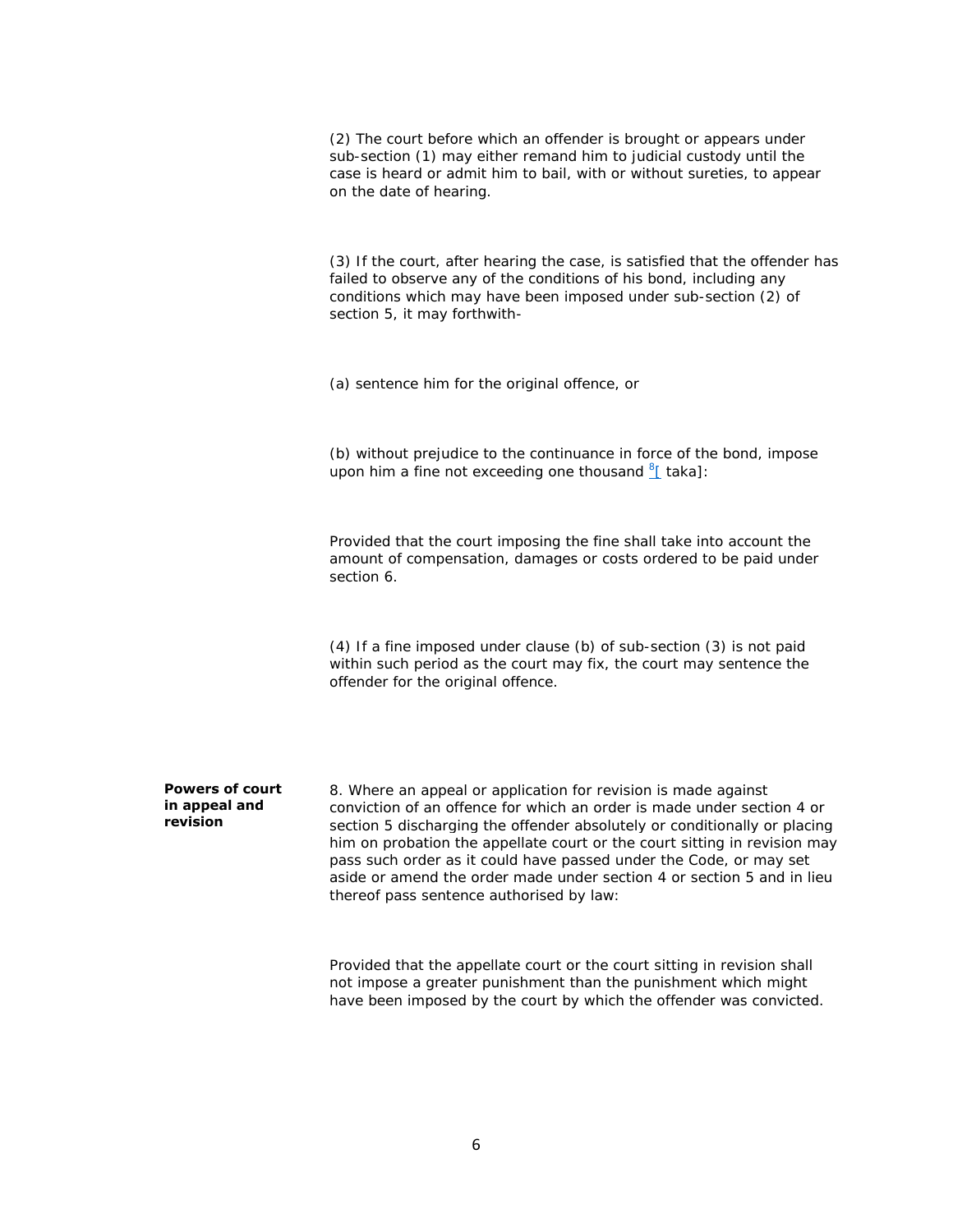**Provisions of the Code to apply to sureties and bond**

9. The provisions of sections 122, 406A, 514, 514A, 514B and 515 of the Code shall, so far as may be, apply in the case of sureties and bonds taken under this Ordinance.

**Variation of conditions of probation**

10. (1) The court by which a probation order is made under section 5 may at any time, on the application of the person under probation or of the probation officer or of its own motion, if it thinks it expedient to vary the bond taken under that section, summon the person under probation to appear before it, and, after giving him a reasonable opportunity of showing cause why the bond should not be varied, vary the bond by extending or reducing the duration thereof or by altering any other of its terms and conditions or by inserting additional conditions therein:

Provided that in no case shall the duration of the bond be less than one year or more than three years from the date of the original order:

Provided further that where the bond is with surety or sureties, no variation shall be made in the bond without the consent of the surety or sureties; and if the surety or sureties do not consent to the variation, the court shall require the person under probation to execute a fresh bond, with or without sureties.

(2) Any such court as aforesaid may, on the application of any person under probation or of the probation officer or of its own motion, if satisfied that the conduct of the person under probation has been satisfactory as to render it unnecessary to keep him under supervision, discharge the probation order and the bond.

## **Effects of discharge and probation**

11. (1) A conviction of an offence, for which an order is made under section 4 or section 5 for discharging the offender after the due admonition or conditionally or placing him on probation, shall be deemed not to be a conviction for any purpose other than the purposes of the proceedings in which the order is made and of any subsequent proceedings which may be taken against the offender under the provisions of this Ordinance:

Provided that where an offender, being not less than eighteen years of age at the time of his conviction of an offence for which an order discharging him conditionally or placing him on probation is made, is subsequently sentenced under this Ordinance for that offence, the provisions of this sub-section shall cease to apply to the conviction.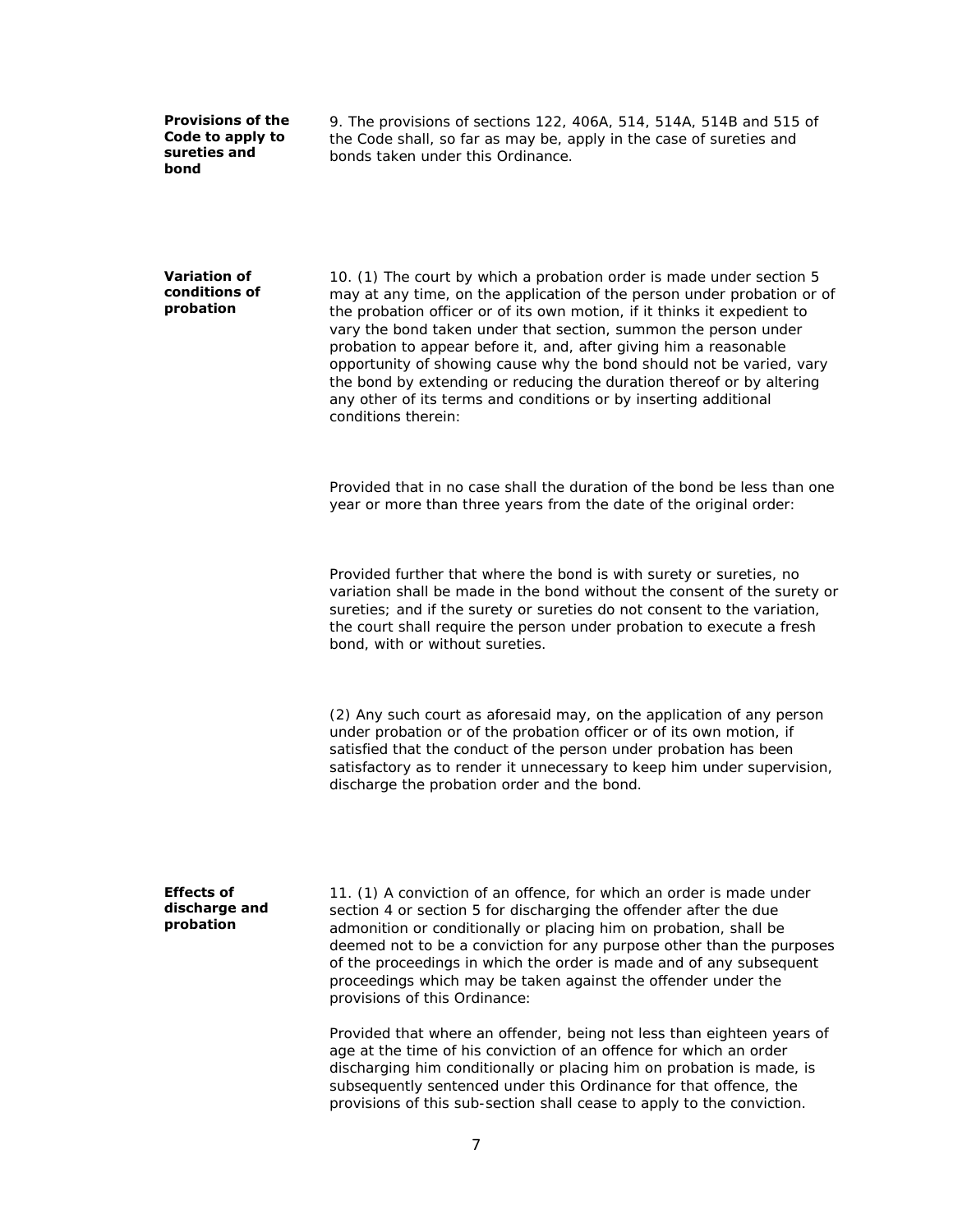|                                                | (2) Without prejudice to the foregoing provisions of this section, the<br>conviction of an offender who is discharged after due admonition or<br>conditionally, or who is placed on probation, shall in any event be<br>disregarded for the purposes of any law which imposes any<br>disqualification or disability upon convicted persons, or authorises or<br>requires the imposition of any such disqualification or disability. |
|------------------------------------------------|-------------------------------------------------------------------------------------------------------------------------------------------------------------------------------------------------------------------------------------------------------------------------------------------------------------------------------------------------------------------------------------------------------------------------------------|
|                                                | (3) The foregoing provisions of this section shall not affect-                                                                                                                                                                                                                                                                                                                                                                      |
|                                                | (a) any right of any such offender to appeal against his conviction, or to<br>rely thereon in bar of any subsequent proceedings for the same<br>offence;                                                                                                                                                                                                                                                                            |
|                                                | (b) the revesting or restoration of any property in consequence of the<br>conviction of any such offender.                                                                                                                                                                                                                                                                                                                          |
| <b>Appointment of</b><br>probation<br>officers | 12. (1) A probation officer referred to in a probation order may be any<br>person appointed to be probation officer by the Officer-in-charge.                                                                                                                                                                                                                                                                                       |
|                                                | (2) A probation officer referred to in sub-section (1) shall be a person<br>who shall possess such qualifications as may be prescribed by rules<br>made in this behalf under this Ordinance.                                                                                                                                                                                                                                        |
|                                                | (3) A probation officer, in the exercise of his duties under any probation<br>order, shall be subject to the control of the Officer- in-charge.                                                                                                                                                                                                                                                                                     |
| <b>Duties of a</b><br>probation officer        | 13. A probation officer shall, subject to the rules made under this<br>Ordinance,-                                                                                                                                                                                                                                                                                                                                                  |
|                                                | (a) visit or receive visits from the offender at such reasonable intervals<br>as may be specified in the probation order or, subject thereto, as the<br>Officer-in-charge may think fit;                                                                                                                                                                                                                                            |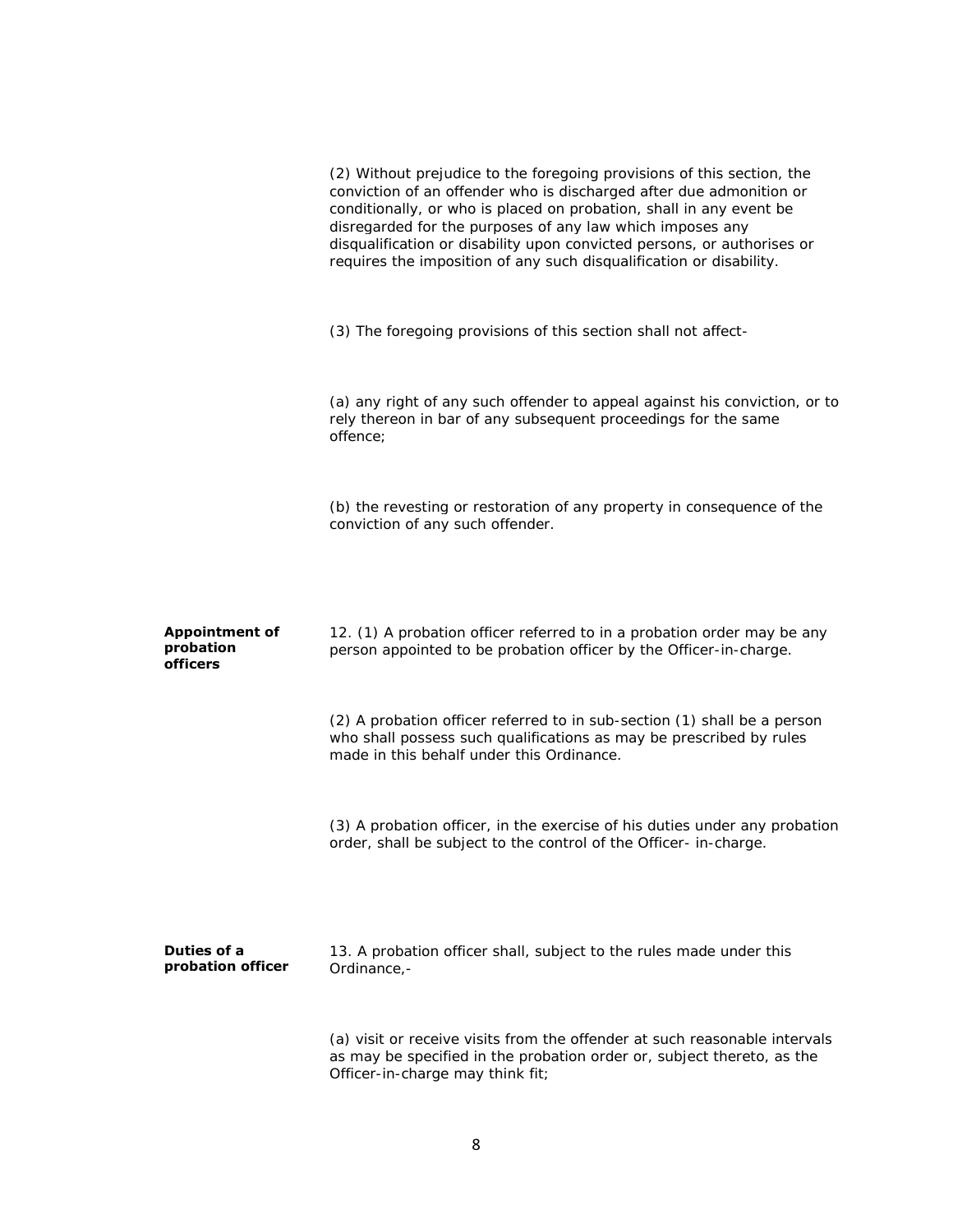|                               | (b) see that the offender observes the conditions of the bond executed<br>under section 5;                                                                           |
|-------------------------------|----------------------------------------------------------------------------------------------------------------------------------------------------------------------|
|                               | (c) report to the Officer-in-charge as to the behaviour of the offender;                                                                                             |
|                               | (d) Advise, assist and befriend the offender, and when necessary<br>endeavour to find him suitable employment; and                                                   |
|                               | (e) perform any other duty which may be prescribed by the rules made<br>under this Ordinance.                                                                        |
| <b>Power to make</b><br>rules | 14. (1) The Government may, by notification in the official Gazette,<br>make rules for the purpose of carrying into effect the provisions of this<br>Ordinance.      |
|                               | (2) In particular and without prejudice to the generality of the foregoing<br>provision, the Government, may make rules-                                             |
|                               | (a) regulating the appointment, resignation and removal of probation<br>officers and prescribing the qualification of such officers;                                 |
|                               | (b) prescribing and regulating the duties of probation officers; and                                                                                                 |
|                               | (c) regulating the remuneration payable to probation officers.                                                                                                       |
| $\mathbf{I}$                  | 15. [Delegation of powers to Government. - Omitted by Article 2 and<br>Schedule of the Adaptation of Central Laws Order, 1964 (President's<br>Order No. 1 of 1964).] |
| [Repealed]                    | 16. Sections 380, 562, 563 and 564 of the Code are hereby repealed.                                                                                                  |